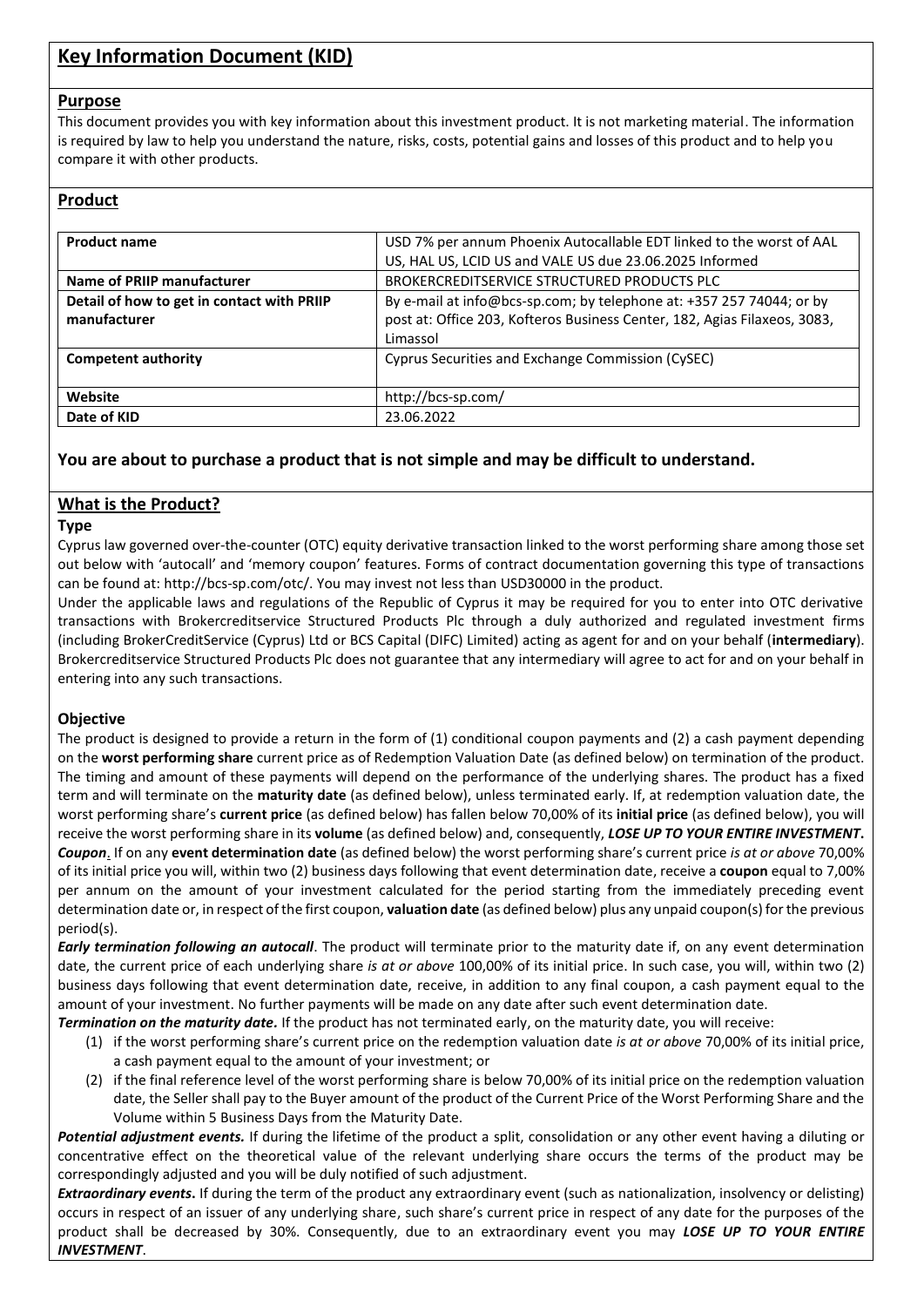| <b>Ticker</b>                                       | <b>Issuer</b>                  |                                                                   | <b>ISIN</b>                                                                                                                                          | Currency   |
|-----------------------------------------------------|--------------------------------|-------------------------------------------------------------------|------------------------------------------------------------------------------------------------------------------------------------------------------|------------|
| AAL US                                              | American Airlines Group        |                                                                   | US02376R1023                                                                                                                                         | <b>USD</b> |
| <b>HAL US</b>                                       | <b>Halliburton Company</b>     |                                                                   | US4062161017                                                                                                                                         | <b>USD</b> |
| LCID US                                             | Lucid Group Inc                |                                                                   | US5494981039                                                                                                                                         | <b>USD</b> |
| VALE US                                             | Vale SA ADR                    |                                                                   | US91912E1055                                                                                                                                         | <b>USD</b> |
| <b>Definitions</b>                                  |                                |                                                                   |                                                                                                                                                      |            |
| Volume:                                             |                                |                                                                   | In respect of each share - the amount of your investment divided by 100% of such share's<br>initial price rounding down to the nearest whole number. |            |
|                                                     |                                |                                                                   | Quarterly following the valuation date                                                                                                               |            |
| <b>Event determination dates:</b><br>Initial price: |                                | The closing price of an underlying share as of the valuation date |                                                                                                                                                      |            |
| <b>Redemption Valuation</b>                         |                                | 23.06.2025                                                        |                                                                                                                                                      |            |
| Date:                                               |                                |                                                                   |                                                                                                                                                      |            |
| 23.06.2025<br><b>Maturity date:</b>                 |                                |                                                                   |                                                                                                                                                      |            |
| <b>Valuation date:</b><br>23.06.2022                |                                |                                                                   |                                                                                                                                                      |            |
|                                                     | <b>Worst performing share:</b> | and the current price                                             | For a given date, the underlying share with the worst performance between the initial price                                                          |            |

This product is intended to be offered to retail investors who fulfil all of the criteria below:

1. they have prior experience in investing in derivative products;

2. they can understand the interaction between the conditional payments under the product and the underlying shares' market performance;

3. they can afford to have their invested capital locked in for the full term of the product;

4. they can afford to lose part or all of the capital invested in the product;

5. they can understand the essence of extraordinary events, and comprehend the negative effect that such events can have on the product's financial result.

## **What are the risks and what could I get in return?**

### **Risk indicator**



The summary risk indicator is a guide to the level of risk of this product compared to other products. It shows how likely it is that the product will lose money because of movements on the market or because we are not able to pay you. We have classified this product as 6 out of 7, which is an over aggressive risk class and rates the potential losses from product performance at a high level. This product does not include any protection from future market performance **so you could lose some or all of your investment**.

Tax regime in your residence jurisdiction may affect the product's overall return.

**Be aware of currency risk:** If the currency of your account is different to the currency of this product, you will be exposed to the risk of suffering a loss as a result of the conversion of the currency of the product into the account currency. This risk is not considered in the indicator shown above.

For detailed information about all risks relating to the product please refer to the manufacturer's website: : http://bcs-sp.com/ **Performance scenarios**

| Investment USD 10000     |                                      |                |                  |                                                    |
|--------------------------|--------------------------------------|----------------|------------------|----------------------------------------------------|
| <b>Scenarios</b>         |                                      | 12 months      | 24 months        | Maturity, 3 years,<br>(Recommended holding period) |
| Stress scenario          | What you might get back after costs: | <b>USD 549</b> | <b>USD 943</b>   | <b>USD 113</b>                                     |
|                          | Average return each year:            | $-94.51%$      | -69.27%          | $-77.56%$                                          |
| Unfavourable<br>scenario | What you might get back after costs: | USD 6.146      | <b>USD 3.217</b> | <b>USD 1.377</b>                                   |
|                          | Average return each year:            | $-38.54%$      | $-43.26%$        | $-48.36%$                                          |
| Moderate                 | What you might get back after costs: | USD 7,851      | <b>USD 6.342</b> | <b>USD 4.370</b>                                   |
| scenario                 | Average return each year:            | $-21.49%$      | $-20.35%$        | $-24.11%$                                          |